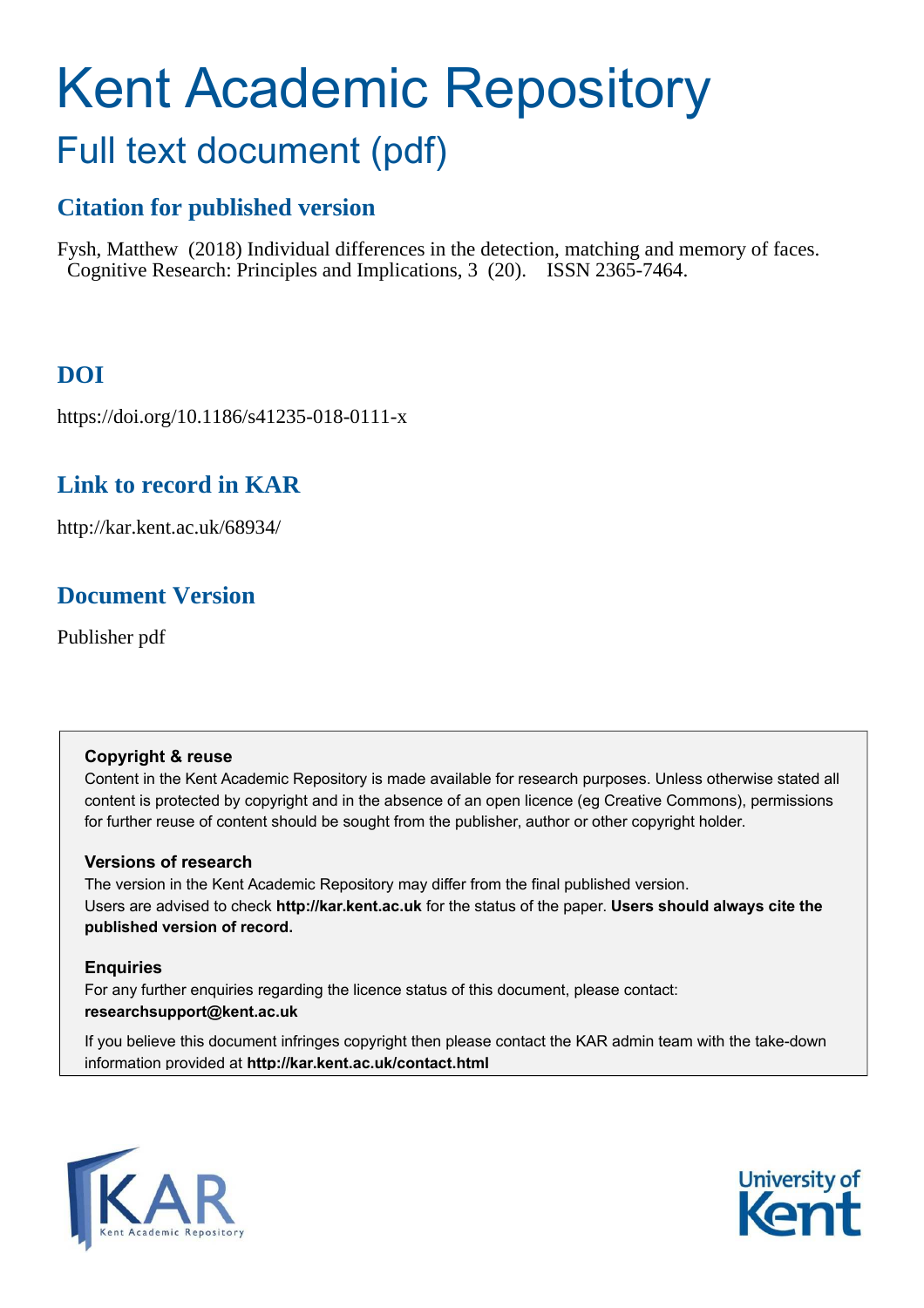# **ORIGINAL ARTICLE CONSERVANCE IN A LOCAL CONSERVANCE IN A LOCAL CONSERVANCE IN A LOCAL CONSERVANCE IN A LOCAL CONS**

CrossMark

# Individual differences in the detection, matching and memory of faces

Matt[h](http://orcid.org/0000-0002-3812-3749)ew C. Fysho

### Abstract

Previous research has explored relationships between individual performance in the detection, matching and memory of faces, but under limiting conditions. The current study sought to extend previous findings with a different measure of face detection, and a more challenging face matching task, in combination with an established test of face memory. Experiment 1 tested face detection ability under conditions designed to maximise individual differences in accuracy but did not find evidence for relationships between measures. In addition, in Experiments 2 and 3, which utilised response times as the primary performance measure for face detection, but accuracy for face matching and face memory, no correlations were observed between performance on face detection and the other tasks. However, there was a correlation between accuracy in face matching and face memory, consistent with other research. Together, these experiments provide further evidence for a dissociation between face detection, and face matching and face memory, but suggest that these latter tasks share some common mechanisms.

Keywords: Correlation, Face, Detection, Individual differences, Matching, Memory

### Significance statement

Despite the abundance of research that has explored face processing abilities such as face detection, face matching and face memory, current understanding of whether these processes might utilise similar perceptual mechanisms is limited. Recent research has begun to address this question and implies that these might comprise independent processes. However, some design limitations, such as the use of accuracy-based measures alone to assess face detection and tests that might suffer from ceiling-level performance, limit the extent to which firm conclusions can be drawn about associations between these processes. In the current study, three experiments are presented that further explore potential relationships between these face-specific tasks, by investigating whether face detection speed and accuracy correlates with face matching and face memory. These latter abilities were assessed using two challenging perceptual tests, namely the Kent Face Matching Test (KFMT) and the long-form version of the Cambridge Face Memory Test (CFMT+). Experiment 1 imitated previous attempts to explore relationships between these processes, by measuring face detection under challenging conditions. In Experiments 2 and 3, potential associations between

Correspondence: [m.c.fysh@kent.ac.uk](mailto:m.c.fysh@kent.ac.uk) School of Psychology, University of Kent, Canterbury CT2 7NP, UK

these tasks were investigated with a greater focus on individual differences in response speed in the detection task, as opposed to response accuracy. The findings suggest that the detection of faces in visual scenes comprises an independent ability, whereas face matching and face memory engage some similar mechanisms. These data hold implications for current understanding of domain specificity in face perception.

### Background

Human face processing consists of a number of distinct but interrelated tasks. The detection of faces within the visual environment, for example, enables the subsequent identity *matching* of unfamiliar faces, or the *recognition* of already-known identities. Each of these tasks has been studied in detail (see, e.g., Bindemann & Lewis, [2013](#page-10-0); Burton, White, & McNeill, [2010](#page-10-0); Johnston & Edmonds, [2009](#page-11-0)), but little is still known about whether these are conducted by shared or dissociable cognitive mechanisms. In turn, these tasks are characterised by substantial individual differences in performance (see, e.g., Bindemann, Avetisyan, & Rakow, [2012;](#page-10-0) Bindemann, Brown, Koyas, & Russ, [2012](#page-10-0); Robertson, Noyes, Dowsett, Jenkins, & Burton, [2016;](#page-11-0) Russell, Duchaine, & Nakayama, [2009\)](#page-11-0), but it is unresolved as to whether individuals who are good at face



© The Author(s). 2018 Open Access This article is distributed under the terms of the Creative Commons Attribution 4.0 International License ([http://creativecommons.org/licenses/by/4.0/\)](http://creativecommons.org/licenses/by/4.0/), which permits unrestricted use, distribution, and reproduction in any medium, provided you give appropriate credit to the original author(s) and the source, provide a link to the Creative Commons license, and indicate if changes were made.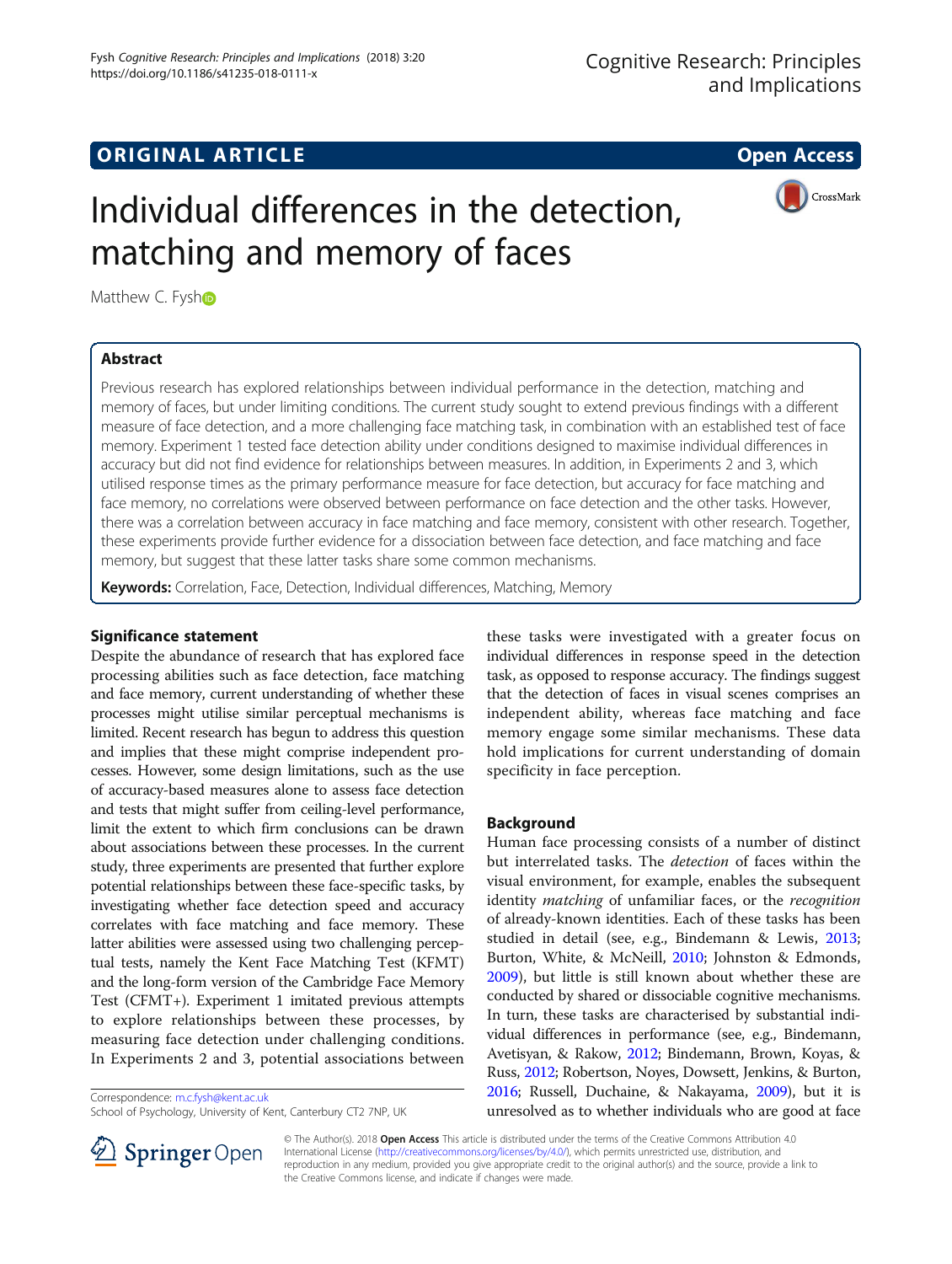detection are similarly proficient at face matching or face memory. Therefore, the aim of this study is to assess relationships between individual performance in these three tasks.

Studies investigating face detection show that this process is fast and highly accurate under self-paced conditions (e.g., Burton & Bindemann, [2009;](#page-10-0) Crouzet & Thorpe, [2011;](#page-10-0) Lewis & Edmonds, [2005](#page-11-0)). However, detection performance is reduced when changes to the natural width-to-height ratios of faces are made (Pongakkasira & Bindemann, [2015](#page-11-0)). In contrast, face recognition appears to be remarkably robust to such manipulations (Bindemann, Burton, Leuthold, & Schweinberger, [2008;](#page-10-0) Hole, George, Eaves, & Rasek, [2002](#page-11-0); see also Burton, Schweinberger, Jenkins, & Kaufmann, [2015](#page-10-0)). Such findings imply that, whilst face detection and face recognition involve the same stimulus category, these are dissociable processes. However, associations between such tasks have also been identified. Face recognition deficits in prosopagnosia, for example, have been linked to orienting failures to faces (see, e.g., Dalrymple, Corrow, Yonas, & Duchaine, [2012](#page-11-0); Tsao & Livingstone, [2008](#page-11-0)), raising the alternative possibility that these tasks might engage similar mechanisms.

This prospect aligns with efforts to establish whether individual differences in performance across different, yet related, face processing tasks can be accounted for by a specific mechanism (see, e.g., Verhallen et al., [2017](#page-11-0); Wilhelm et al., [2010\)](#page-11-0). Using a battery of tests (see Herzmann, Danthiir, Schacht, Sommer, & Wilhelm, [2008](#page-11-0)), Wilhelm et al. [\(2010](#page-11-0)) found strong associations between face memory and face perception, and demonstrated that faces are processed independently of objects, implying a face-specific cognitive component. More recently, Verhallen et al. [\(2017](#page-11-0)) also found evidence to suggest that performance across four face-processing tasks could be accounted for by a common factor, which they referred to as f. This research showed that the ability to match unfamiliar faces is strongly associated with unfamiliar face recognition but correlates weakly with face detection. However, the test of face detection that was employed (the Mooney Face Test; see Mooney, [1956;](#page-11-0) see also, Verhallen et al., [2014\)](#page-11-0) measures participants' ability to visually organise black and white shapes into face-like arrangements, rather than assessing the detection of actual human faces. In addition, other research has implied that performance in the Mooney Test dissociates from visual search performance (see Foreman, [1991\)](#page-11-0). This search component is a key element of human face detection, which requires the location of a target within visual scenes (see, e.g., Bindemann & Lewis, [2013](#page-10-0); Burton & Bindemann, [2009\)](#page-10-0). From these findings, therefore, it is difficult to establish whether face detection ability is associated with face matching and face memory.

One other recent study also investigated possible relationships between face detection, face matching, and face

memory (Robertson, Jenkins, & Burton, [2017\)](#page-11-0). This study identified a correlation between face matching and face memory. However, accuracy in these tasks was not associated with participants' detection of face-like objects, such as pareidolia faces (Experiment 1) and cloud faces (Experiment 2). A third experiment also found no association between the ability to detect human faces in natural scenes and face matching accuracy, but did not include a measure of face memory.

These findings make intuitive sense, when considering that face matching and face memory both concern the identification of face stimuli. The former task requires observers to decide whether one face photograph matches that of another similar but potentially different identity. By contrast, face memory tasks entail a similar identity judgement, but which is based on the extent to which a face image that is stored in memory corresponds to a visual representation of a face that is presented. As a consequence, these tasks should, in theory, overlap to some degree. Indeed, this relationship has been observed repeatedly in previous work (see, e.g., Bobak, Hancock, & Bate, [2016;](#page-10-0) Burton et al., [2010](#page-10-0); Fysh & Bindemann, [2018](#page-11-0); Megreya & Burton, [2006;](#page-11-0) Robertson et al., [2017](#page-11-0); Verhallen et al., [2017](#page-11-0)). By contrast, it seems less intuitive to assert that face detection should be associated with face matching and face memory. This is due to the fact that the detection of a face within a visual display entails a between-category distinction to separate faces from non-face objects. On the other hand, face identification entails within-category distinctions, to determine whether two similar face images match or mismatch, or whether a face encountered within the visual field matches a facial representation stored in memory.

However, two obstacles arise from the research of Robertson et al. ([2017\)](#page-11-0) that limit the extent to which firm conclusions can be drawn about whether face detection is dissociated from the recognition and matching of unfamiliar faces. First, it remains uncertain as to whether face-like objects operate as a reliable proxy for human faces. These objects, which include stimuli such as clouds, may share some characteristics with faces but also exhibit many differences and are, de facto, objects in their own right that are not faces (Churches, Baron-Cohen, & Ring, [2009](#page-10-0); Moulson, Balas, Nelson, & Sinha, [2011](#page-11-0); Takahashi & Watanabe, [2013\)](#page-11-0). Second, Robertson et al. ([2017\)](#page-11-0) only utilised accuracy measures to assess face detection performance. This diverges from earlier studies, which utilised response times when investigating detection performance, given that accuracy is often close to ceiling (see, e.g., Bindemann & Burton, [2009;](#page-10-0) Bindemann & Lewis, [2013](#page-10-0); Burton & Bindemann, [2009](#page-10-0)). For example, manipulating the orientation of faces to be detected from frontal to profile orientation reduces accuracy slightly from 93% to 89%, but elicits a comparatively large increase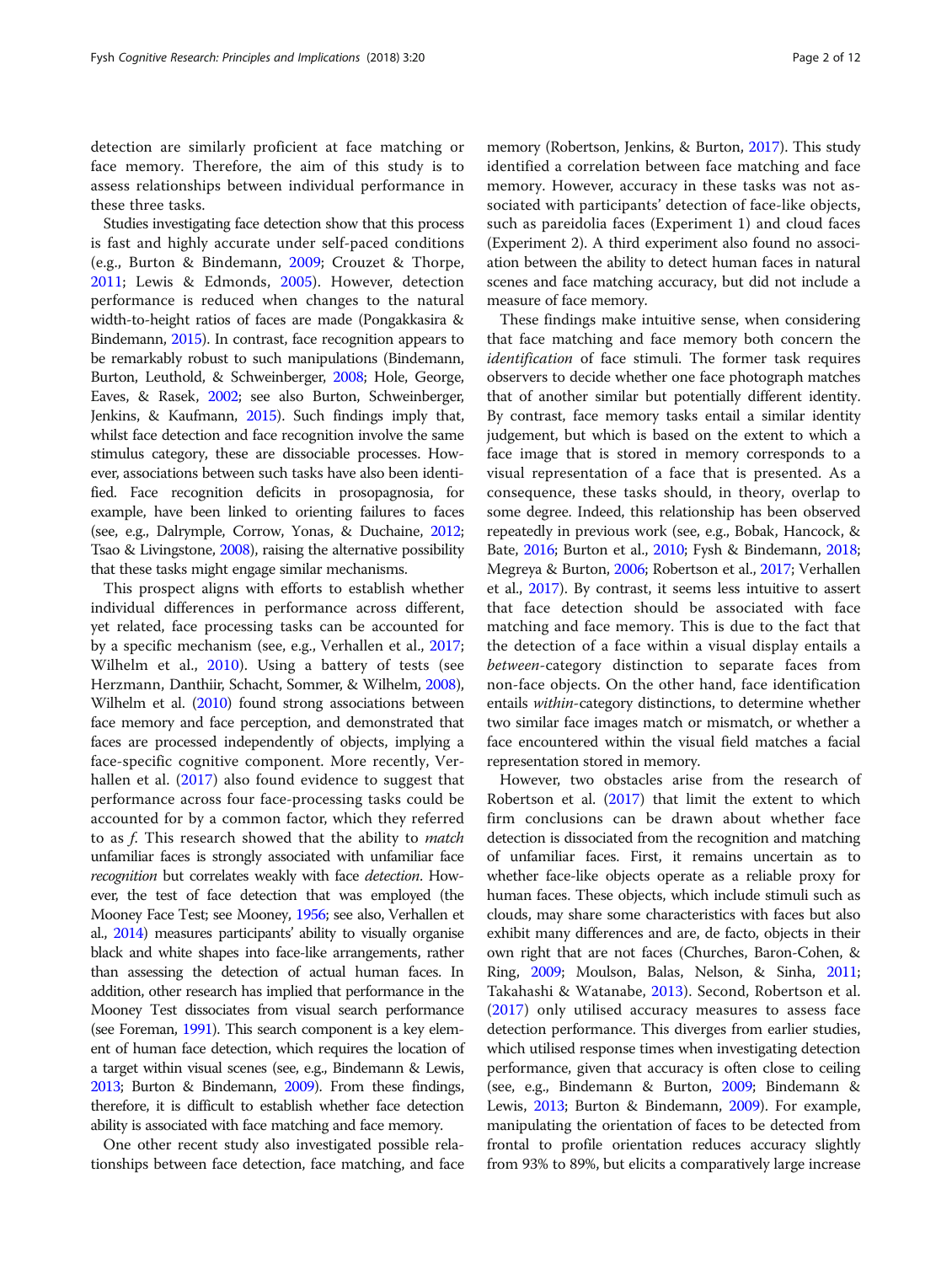<span id="page-3-0"></span>in visual search time from 593 ms to 704 ms (Bindemann & Lewis, [2013\)](#page-10-0). In addition, comparisons between people with prosopagnosia and control subjects when detecting faces in visual displays reveal only marginal differences in accuracy, but considerable differences in search time (Garrido, Duchaine, & Nakayama, [2008](#page-11-0)). Considered together, these studies reflect that proficiency in face detection may be best characterised by response speed, as opposed to response *accuracy*, when investigating possible associations between this ability and performance in face matching and face memory tasks.

In light of these observations, the aim of the current study was to further examine relationships between individual performance in the detection, matching and memory of faces. Three tasks were employed for this purpose. The first of these comprised a task in which observers searched complex natural scenes for faces (see Burton & Bindemann, [2009;](#page-10-0) Pongakkasira & Bindemann, [2015\)](#page-11-0). The second and third tasks comprised challenging tests of face matching and face memory; the Kent Face Matching Test (KFMT; Fysh & Bindemann, [2018](#page-11-0)) and the long version of the Cambridge Face Memory Test (CFMT+; Russell et al., [2009\)](#page-11-0).

These tests differ from the Glasgow Face Matching Test (GFMT; Burton et al., [2010](#page-10-0)) and the standard version of the Cambridge Face Memory Test (CFMT; Duchaine & Nakayama, [2006\)](#page-11-0), which were employed by Robertson et al. ([2017](#page-11-0)) and may lack the sensitivity to fully explore the range of individual differences in face matching and face memory. The CFMT, for example, is typically employed as a tool for assessing prosopagnosia (Bobak, Parris, Gregory, Bennetts, & Bate, [2017](#page-10-0); Duchaine & Nakayama, [2006;](#page-11-0) Ulrich et al., [2017\)](#page-11-0), but does not distinguish between individuals at the higher end of the face recognition continuum (Russell et al., [2009](#page-11-0)). In addition, stimuli in the GFMT comprise two well-lit faces bearing the same pose and expression. Critically, identity-match trials depict the same person photographed minutes apart, thereby presenting the task as a best-case scenario (Burton et al., [2010\)](#page-10-0). By contrast, stimuli in the KFMT comprise one controlled target photograph and a non-controlled image, in which expression, pose and lighting, are unconstrained. In addition, identity matches consist of target photographs that were taken many months apart, resulting in considerable withinperson variability. As a consequence, the KFMT provides a more difficult test of face matching than the GFMT (see, Fysh & Bindemann, [2018\)](#page-11-0). Therefore, by replacing the GFMT and CFMT with the KFMT and CFMT+, and by using response time as an additional measure of individual performance in face detection, this study sought to further explore whether correlations exist between face detection, matching and memory performance.

#### Experiment 1

In this experiment, observers completed a face detection task, which involved searching for faces within complex natural scenes (see Bindemann & Burton, [2009;](#page-10-0) Burton & Bindemann, [2009](#page-10-0); Pongakkasira & Bindemann, [2015](#page-11-0)). These scenes were displayed only briefly to maximise individual differences in accuracy. The detection task was followed by the KFMT (Fysh & Bindemann, [2018](#page-11-0)) and the CFMT+ (Russell et al., [2009\)](#page-11-0). To investigate relationships between these tasks fully, accuracy and the speed with which faces were detected within scenes was explored, and these measures were correlated with face matching and face memory. If the absence of associations between face detection, matching and memory in the study of Robertson et al. [\(2017\)](#page-11-0) were driven by a lack of sensitivity in the matching (GFMT) and memory (CFMT) tests that were employed, then correlations between performance in these tasks might emerge under these alternative conditions.

### Method

#### Participants

Thirty undergraduate Psychology students from the University of Kent (7 men, 23 women) with a mean age of 19.5 years  $(SD = 1.8)$  participated in this study in exchange for course credit. All participants reported normal or corrected-to-normal vision. This study was conducted in accordance with the ethical guidelines of the British Psychological Association.

#### Stimuli and procedure

#### Task 1: face detection task

The face detection task was run using PsychoPy software (Peirce, [2007\)](#page-11-0) and consisted of 100 images of indoor scenes containing a wide range of paraphernalia, such as bookshelves, appliances and furniture (see Burton & Bindemann, [2009\)](#page-10-0). These images were presented at a size of  $1024 \times 768$  pixels with a resolution of 72 ppi. Half of these scenes contained an embedded face photograph, which depicted a Caucasian adult with a neutral expression. The location of faces within scenes varied to ensure that observers had to search for the targets. In addition, the size of the faces varied slightly between images, taking up between 0.08 and 1.73% of the total scene area, to ensure that observers were not utilising a simple search strategy based on the size of faces in each image. Example stimuli are provided in Fig. 1.

At the start of the task, observers were instructed that they would view images of indoor scenes, and that their task was to detect whether or not a face was present within the scene. Responses were provided using a standard computer keyboard. Thus, participants were instructed to press "1" if they located a face within the scene and "2" if they did not. Each trial was preceded by a 1-s fixation cross. This was then replaced by an indoor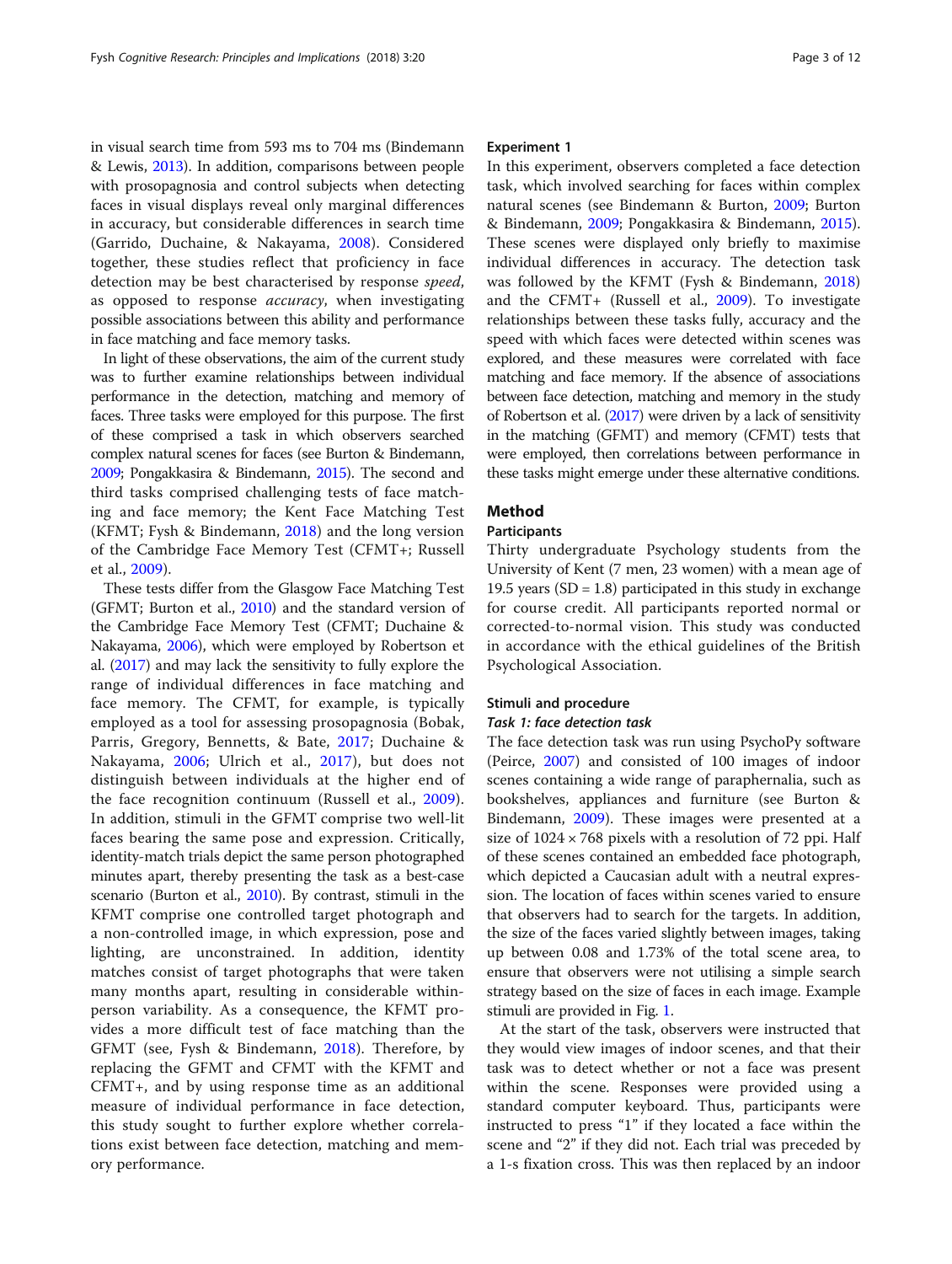

scene, which was presented on screen for 200 ms, followed by a blank display until a response was registered. Observers were instructed at the beginning of the task that each image would be shown briefly and were asked to respond as quickly and as accurately as possible.

#### Task 2: the Kent Face Matching Test (short form)

Following the face detection task, observers completed the short version of the KFMT, which was also run on PsychoPy. This comprised 40 pairs of Caucasian faces retrieved from the Kent University Face Database (KUFD). Twenty of these stimuli were identity matches, in which both images in a pair depicted the same person. The other 20 face pairs were identity mismatches and depicted two different individuals. Each stimulus category (i.e. matches and mismatches) consisted of 10 male and 10 female subjects. In addition, each pair consisted of a high-quality photograph that was taken under controlled conditions and measured 283 × 332 pixels, and one student ID photograph taken under uncontrolled conditions, measuring  $142 \times 192$  pixels. Full details of the KFMT are provided in Fysh and Bindemann [\(2018](#page-11-0)). Example identity pairs are displayed in Fig. [2](#page-3-0).

Observers were instructed that their task was to determine whether the pairs of onscreen faces depicted the same person or two different people and were asked to respond as accurately as possible. Response keys "s" and "d" were used to record "same" and "different" responses, respectively. As in the detection task, each trial began with a 1-s fixation cross, which was then replaced by a face pair that remained on screen until a response was registered.

#### Task 3: the Cambridge Face Memory Test+

The final task was the CFMT+ (see, Russell et al., [2009](#page-11-0)), which was run using Java Script. The CFMT+ consists of 102 trials, of which the first 72 make up the original CFMT (Duchaine & Nakayama, [2006](#page-11-0)), and an additional block of 30 trials that are considerably more challenging. In the first block, observers studied each individual target depicted across three different viewpoints (frontal, mid-profile right and mid-profile left), and were then

asked to identify the target from a three-face array containing two distractor images alongside the studied identity. In the second block, six different but concurrent faces were studied for 20 s. Observers were then presented with a series of three-face arrays containing one target face and two distractor identities and were required to select which face was previously studied. The third block of the task was conceptually similar to the second block, but with the addition of Gaussian noise on top of face images, to further increase the difficulty of the task. In the final block, observers were presented with 30 additional trials that feature heavily degraded face images varying in expression and pose. Example stimuli from each block are displayed in Fig. 3.



Fig. 2 Example stimuli from the Kent Face Matching Test (KFMT; Fysh & Bindemann, [2018\)](#page-11-0). The top pair depicts an identity match, whereas the bottom pair depicts an identity mismatch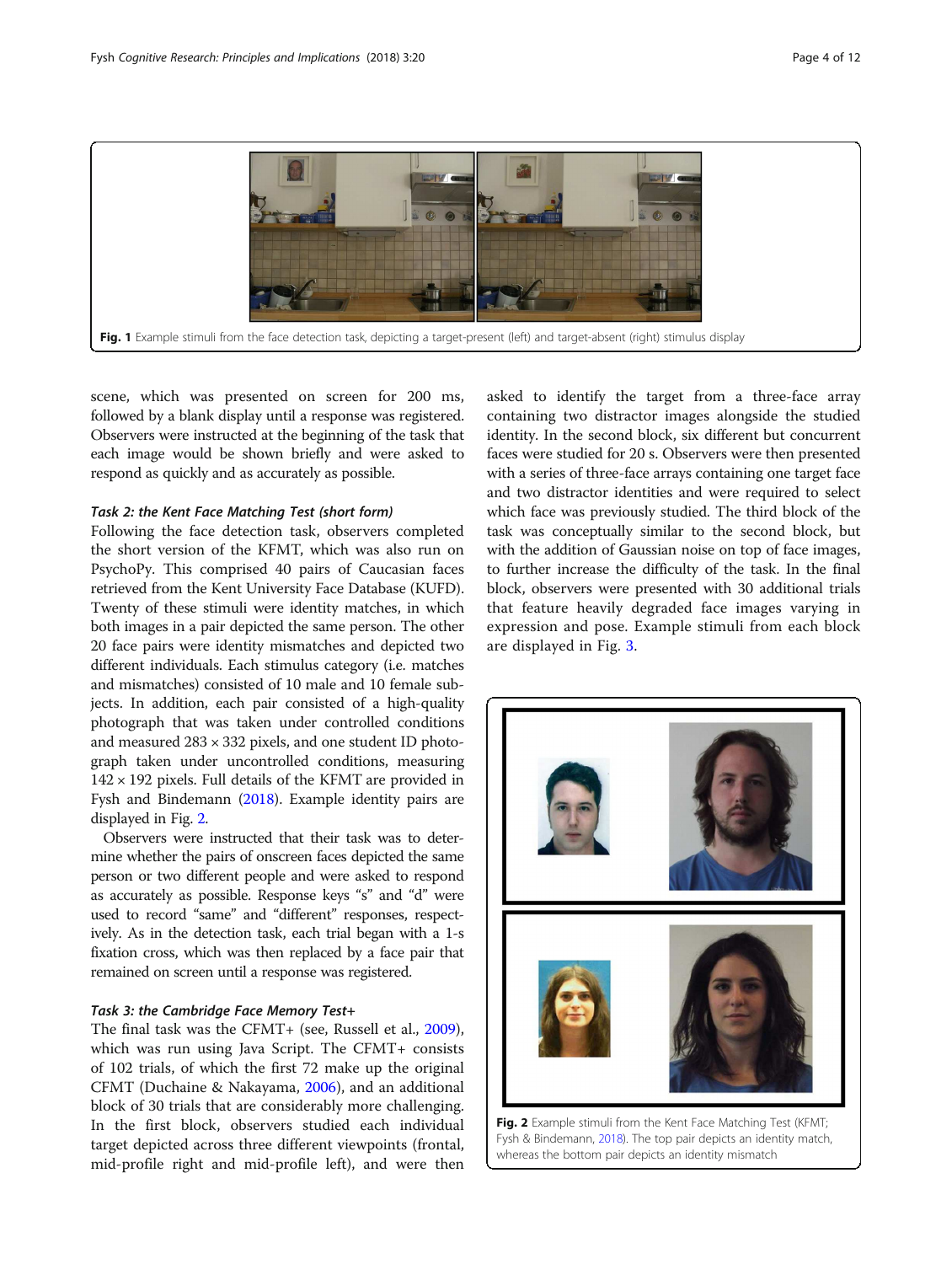

#### Results

#### Summary statistics

For the detection task, mean correct response times were calculated for face-present and face-absent trials. These represent response latency from the moment of stimulus onset and were  $0.82$  s (SD = 0.23; range  $0.51-$ 1.61) and 0.96 s (SD = 0.33; range 0.62–2.02), respectively. Average accuracy for face-present displays was 61% (SD = 15.36%; range 26–90%), and was confirmed to be above chance via a one-sample *t* test,  $(t(29) = 4.07, p < 0.001)$ . For face-absent scenes, accuracy was  $87\%$  (SD = 6.62%; range 70–98%). For completeness, signal detection measures d' and criterion were also calculated, which indicate overall performance (sensitivity) and response bias, respectively. Detection sensitivity was  $1.48$  (SD = 0.47; range  $0.53-2.46$ ), and criterion was  $0.42$  (SD =  $0.31$ ; range  $-0.20-1.35$ ). A one-sample t test revealed that criterion was significantly greater than zero,  $(t(29) = 7.37, p < 0.001)$ , indicating a response bias to classify displays as not containing a face stimulus.

Next, response times and accuracy-based measures for the KFMT were calculated. Overall mean (M) correct response times were  $3.25 \text{ s}$  (SD = 1.59; range 1.18–8.12), with comparable response times for match  $(M = 3.22 s,$ SD = 1.79; range 1.19–7.55) and mismatch trials ( $M = 3.27$  s,  $SD = 1.53$ ; range 1.17–8.56). Overall accuracy was 66%  $(SD = 8.08\%;$  range 52–80%), and 63%  $(SD = 12.08\%;$ range 40–90%) for match and  $69%$  (SD = 12.46%; range 45–95%) for mismatch trials. In addition, signal detection scores d'and criterion were  $0.89$  (SD = 0.48; range 0.13–1.68) and 0.10 (SD = 0.29; range  $-0.58-0.82$ ), respectively. A one-sample  $t$  test revealed that criterion was comparable to zero,  $t(29) = 1.84$ ,  $p = 0.077$ .

Finally, mean accuracy on the CFMT+ across all blocks was 66% (SD = 9.86%; range 47–88%). Accuracy in Block 1 was  $99\%$  (SD = 1.92%; range  $94-100\%$ ), which declined subsequently over the second  $(M = 77\%)$ ; SD = 13.50%; range 47–100%), third (M = 61%; SD = 22.06%; range 17–96%), and final block ( $M = 39\%$ ; SD = 10.95%; range 13–63%).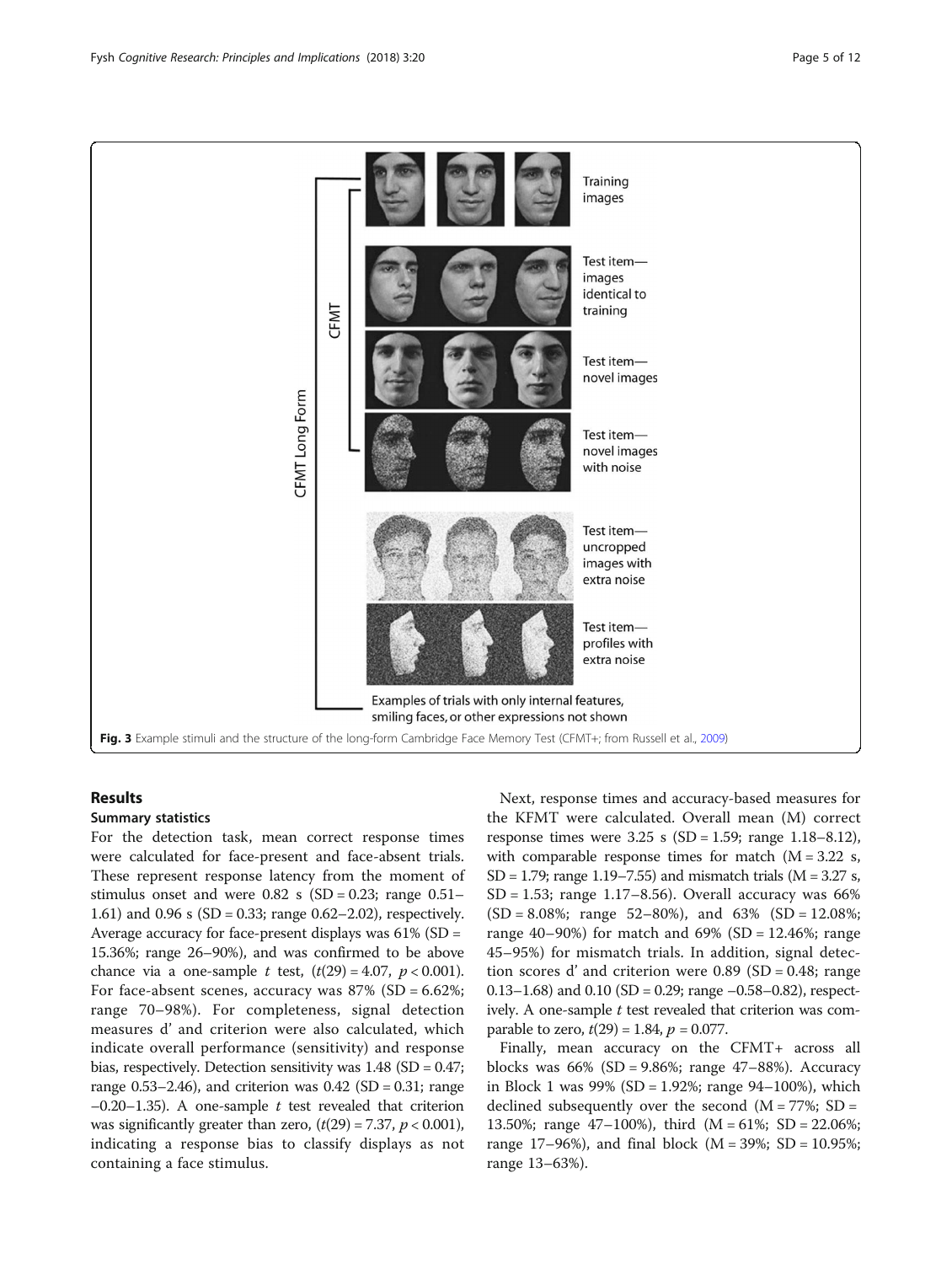#### Correlations

To investigate whether these tasks are associated, a series of correlational analyses were performed. Considering that face detection is characterised typically by response speed (Bindemann & Lewis, [2013\)](#page-10-0) but matching and memory performance by accuracy (Fysh & Bindemann, [2018;](#page-11-0) Russell et al., [2009\)](#page-11-0), this analysis correlated response times and accuracy measures separately but also investigated combinations of these. Note that these were not conducted for target-absent trials of the detection task, as no faces were shown in this condition. Uncorrected results are subsequently reported, with a significance threshold of 0.05. However, in line with recent work (see McCaffery, Robertson, Young, & Burton, [in press](#page-11-0)), the Benjamini-Hochberg adjustment was also implemented with a false discovery rate of 0.20, to correct for multiple correlations (see Benjamini & Hochberg, [1995\)](#page-10-0).

#### Accuracy correlations

Percentage accuracy in the detection task on face-present trials did not correlate with overall accuracy in the KFMT  $(r(28) = 0.134$ , uncorrected  $p = 0.480$ ), nor with accuracy on match  $(r(28) = 0.281$ , uncorrected  $p = 0.133$ ) or mismatch trials  $(r(28) = -0.098$ , uncorrected  $p = 0.606$ ). Percentage accuracy on face-present trials was associated with performance in the CFMT+  $(r(28) = 0.431,$  uncorrected  $p = 0.017$ ) but this was not significant after the Benjamini-Hochberg adjustment for multiple comparisons. Sensitivity in the detection task did not correlate with d' in the KFMT  $(r(28) = -0.158$ , uncorrected  $p = 0.404$  or with the CFMT+  $(r(28) = 0.249$ , uncorrected  $p = 0.185$ ).

Percentage accuracy in the KFMT was not associated with the CFMT+  $(r(28) = 0.267,$  uncorrected  $p = 0.154$ nor were its match  $(r(28) = 0.222)$ , uncorrected  $p = 0.239$ and mismatch subcomponents  $(r(28) = 0.131)$ , uncorrected  $p = 0.489$ ). In addition, face matching sensitivity did not correlate with face memory performance,  $(r(28) = 0.258,$ uncorrected  $p = 0.168$ ).

#### Latency correlations

Next, correlations were tested between the mean correct response times in the detection and matching tasks. Note that the CFMT+ does not provide such data, hence it is not included in this analysis. Response times to faces in the detection task did not correlate with overall response times in the KFMT  $(r(28) = 0.323)$ , uncorrected  $p = 0.081$ ) or for the match and mismatch subcomponents  $(r(28) = 0.336$ , uncorrected  $p = 0.070$  and  $r(28) =$ 0.280, uncorrected  $p = 0.134$ , respectively).

#### Combinations of accuracy and response latency

Finally, possible associations between response time and accuracy measures were investigated on the basis that the former is typically employed as the primary measure to characterise face detection in natural scenes, but accuracy is the primary measure in matching and memory tasks. Mean correct response times in the detection task for face-present trials correlated with overall accuracy on the KFMT ( $r(28) = 0.394$ , uncorrected  $p = 0.031$ ). However, this association was not significant following the Benjamini-Hochberg correction. Response speed in the detection task did not correlate with accuracy on match and mismatch trials  $(r(28) = 0.212)$ , uncorrected  $p = 0.260$ and  $r(28) = 0.305$ , uncorrected  $p = 0.101$ , respectively). In addition, the association between response latency in the detection task and face-matching sensitivity was approaching statistical significance  $(r(28) = 0.357$ , uncorrected  $p = 0.053$ ), but was not significant after the Benjamini-Hochberg adjustment. Finally, face-detection latency did not correlate with accuracy on the CFMT+  $(r(28) = -0.186$ , uncorrected  $p = 0.324$ .

#### **Discussion**

This experiment investigated associations in individual performance in the detection, matching and memory of human faces. Accuracy in the detection task was 61% and 87% for target-present and target-absent displays, respectively. These accuracy rates are substantially lower than those reported in detection studies employing unconstrained viewing times but are similar to those reported by Robertson et al. ([2017\)](#page-11-0), suggesting that the large number of errors could be attributed to the brief display duration of visual scenes. Overall accuracy in the KFMT was 66%, which aligns with established performance in this test (see, Fysh & Bindemann, [2018\)](#page-11-0). Likewise, overall accuracy was 66% for the CFMT+.

The data revealed some moderate-sized correlations, such as between detection accuracy and performance on the CFMT+ and between detection response times and accuracy on the KFMT. However, these associations did not remain significant following the Benjamini-Hochberg adjustment. In addition, there was no association between accuracy in detection and the KFMT or between the KFMT and CFMT+, and detection response times did not correlate with accuracy in the CFMT+.

Together, these results suggest that the detection, matching and memory of faces comprise separate tasks that engage different mechanisms. However, due to some aspects of the current design, it is difficult to draw any firm conclusions from these data. For example, a response bias was observed in the detection task whereby participants erroneously classified a large number of displays as not containing a face stimulus. It is possible that this bias emerged due to the highly constrained viewing times that were employed (of 200 ms), which limited observers' ability to make eye movements around visual displays (see, e.g., Henderson, [2003](#page-11-0); Rayner, [1998\)](#page-11-0). Such eye movements are necessary to search visual displays for faces and it is this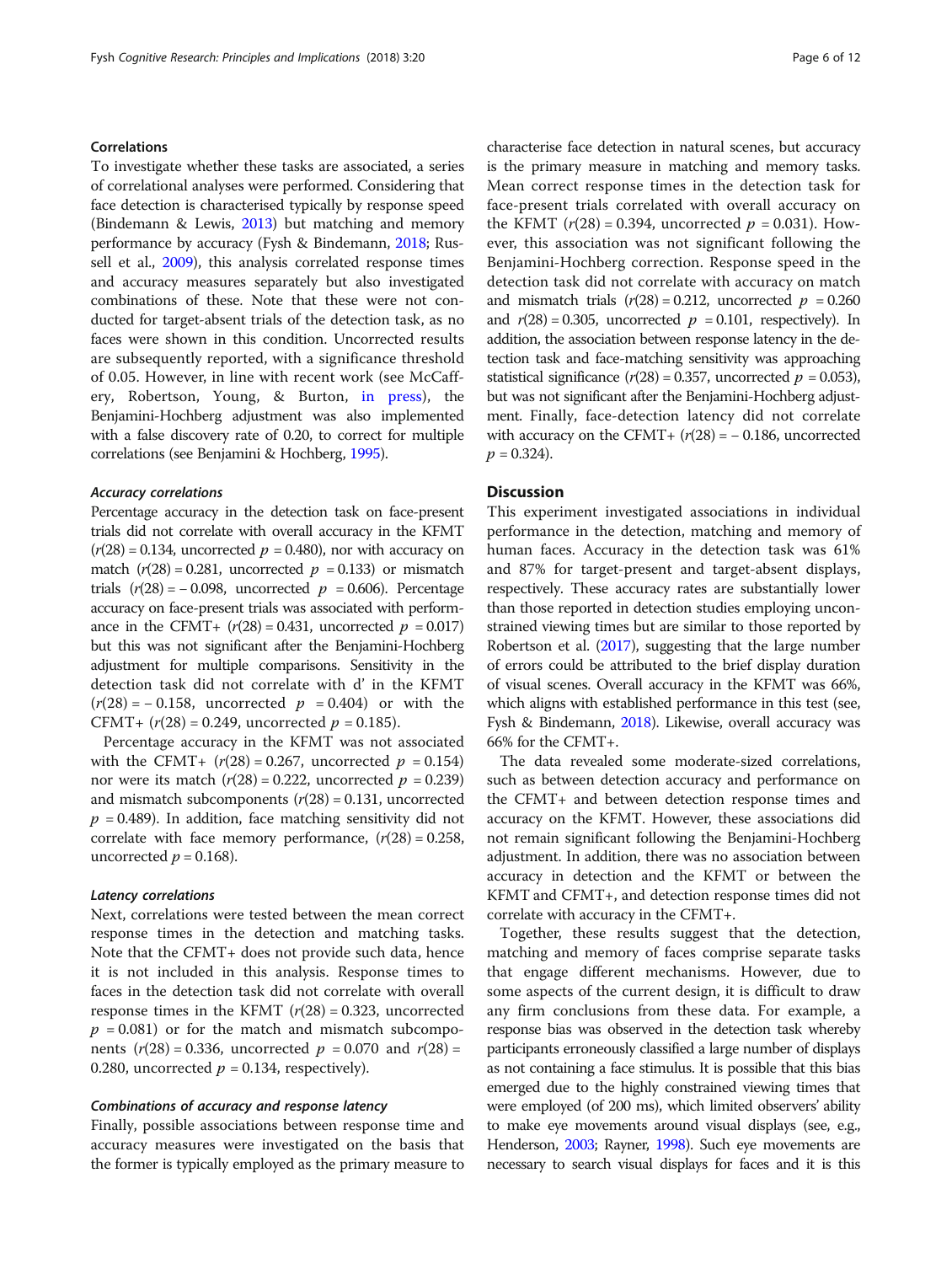search component that appears to distinguish detection from other tasks with faces (Bindemann & Lewis, [2013](#page-10-0)). As a consequence, the possibility remains that face detection might correlate with face matching and face memory, but under a different set of conditions that provide observers with unlimited viewing time of stimulus displays. This modification is likely to produce very high accuracy but should also serve to amplify individual differences in response times, which have been previously used to measure detection performance (see, e.g., Bindemann & Lewis, [2013\)](#page-10-0). Therefore, if there is an association between face detection, face matching and face memory, then this may be best characterised by a correlation between response speed in the detection task and response *accuracy* in the matching and memory tasks. This was investigated in Experiment 2.

#### Experiment 2

In this experiment, observers completed a self-paced face detection task, followed by the KFMT (Fysh & Bindemann, [2018\)](#page-11-0) and the CFMT+ (Russell et al., [2009\)](#page-11-0). As in Experiment 1, the accuracy and speed with which faces are detected within scenes was explored and correlated with face matching and face memory performance. If associations exist between face detection, face matching and face memory, then these might emerge in the form of correlations between the accuracy or speed with which faces are located in visual scenes and accuracy in the matching and memory task.

#### Method

#### Participants, stimuli and procedure

Thirty new undergraduate Psychology students from the University of Kent (5 men, 25 women) with a mean age of 19.5 years  $(SD = 3.0)$  participated in this study in exchange for course credit. All participants reported normal or corrected-to-normal vision. The stimuli and procedure in this experiment were identical to Experiment 1, except that the stimuli of the detection task now remained on screen until a response was registered, and observers were instructed to respond with number key "1" if they located a face within a scene and "2" if a face was not present.

#### Results

#### Summary statistics

Once again, accuracy and response times for the detection task were calculated first. Observers were faster to detect faces within scenes  $(M = 2.53 \text{ s}, SD = 1.02; range 1.60-$ 5.23) than they were to terminate a search when a face was not present (M = 4.40 s, SD = 2.04; range 1.78–11.44). In addition, accuracy was high for both target-present  $(M = 94\%, SD = 7.56\%; range 70-100\%)$  and target-absent displays  $(M = 94\%, SD = 12.38\%; range 34–100\%).$  Signal detection scores d'and criterion were  $3.19$  (SD = 0.77;

range 0.11–4.11), and 0.02 (SD = 0.22; range  $-0.47-$ 0.49), respectively. A one-sample  $t$  test revealed that criterion was comparable to zero  $(t(29) = 0.42, p = 0.676)$ , indicating the absence of a response bias in this task.

For the KFMT, overall mean correct response times were  $4.76 \text{ s}$  (SD = 3.93; range 1.17–20.76), with longer response times on match  $(M = 5.49 \text{ s}, SD = 6.30; range)$ 0.99–30.27) compared to mismatch trials  $(M = 4.55 s,$ SD = 3.37; range 1.30–17.85). Overall accuracy was 68%  $(SD = 8.27\%; range 52–90\%)$  and was slightly higher on mismatch trials ( $M = 70\%$ ,  $SD = 15.08\%$ ; range 45-100%) compared to match trials  $(M = 66\%, SD = 14.15\%;$  range 25–95%). Sensitivity was 1.04 (SD = 0.55; range 0.13–2.68). In addition, criterion was  $0.08$  (*SD* = 0.38; range  $-0.76-$ 1.16) and was comparable to zero  $(t(29) = 1.13, p = 0.269)$ .

Accuracy on the CFMT+ was  $70\%$  (SD = 13.13%; range 48–93%). In the first block, accuracy was at 99% (SD = 1.92%; range 94–100%), which declined to 78% (SD = 20.93%; range 30–100%), 69% (SD = 17.39%; range 29– 100%) and 44% (SD = 15.57%; range 23–77%) in Blocks 2, 3 and 4, respectively.

#### Correlations

As in Experiment 1, correlations were tested separately for response times and accuracy but combinations of these measures were also explored. Again, uncorrected results are reported here with a significance threshold of 0.05, but the Benjamini-Hochberg adjustment was also implemented to correct for multiple comparisons.

#### Accuracy correlations

Correlational analyses did not reveal a relationship between accuracy on face-present trials of the detection task and overall accuracy on the KFMT  $(r(28) = -0.090,$ uncorrected  $p = 0.638$ ) or with match  $(r(28) = 0.222$ , uncorrected  $p = 0.239$ ) and mismatch trials  $(r(28) = -0.306,$ uncorrected  $p = 0.100$ . Similarly, detection sensitivity was not correlated with d' on the KFMT  $(r(28) = -0.106,$ uncorrected  $p = 0.578$ ). In addition, neither accuracy nor sensitivity in the face detection task correlated with accuracy on the CFMT+  $(r(28) = -0.003$ , uncorrected  $p = 0.988$ and  $r(28) = -0.021$ , uncorrected  $p = 0.914$ , respectively).

By contrast, there was a positive correlation between performance on the CFMT+ and overall accuracy on the KFMT ( $r(28) = 0.491$ , uncorrected  $p = 0.006$ ), and accuracy on match trials  $(r(28) = 0.365$ , uncorrected  $p = 0.047$ ). Both of these associations remained significant following the Benjamini-Hochberg adjustment. However, accuracy on mismatch trials was not associated with performance on the CFMT+  $(r(28) = 0.196)$ , uncorrected  $p = 0.299$ ). Finally, there was a positive correlation between d' in the KFMT and performance in the CFMT+  $(r(28) = 0.479$ , uncorrected  $p = 0.007$ ). This remained significant following the Benjamini-Hochberg adjustment.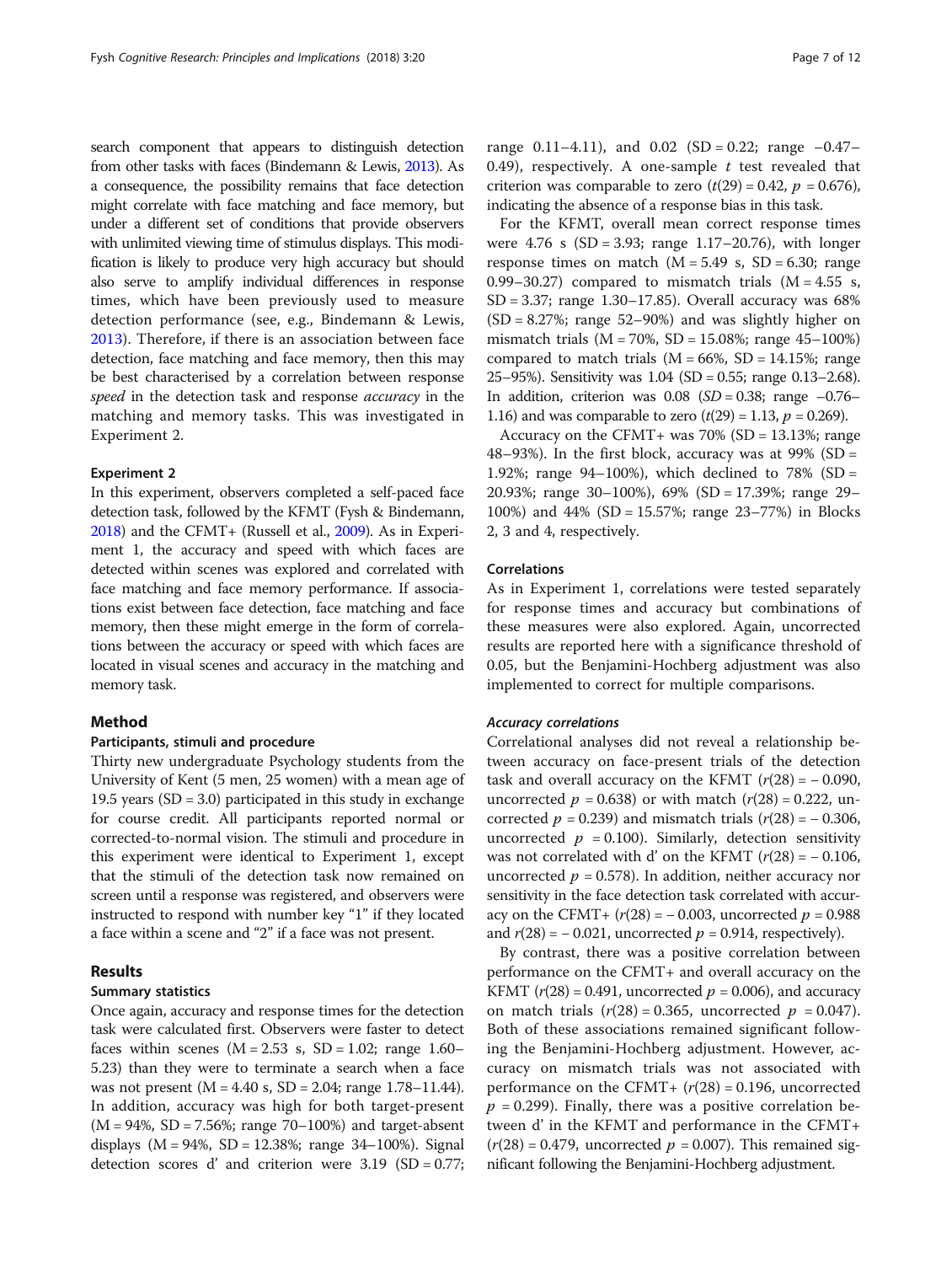#### Latency correlations

Next, correlation analyses were performed between the mean correct response times in the detection and matching tasks. Once again, the CFMT+ is not included in this analysis as it does not provide such data. Response times to faces in the detection task correlated positively with overall response times in the KFMT  $(r(28) = 0.386$ , uncorrected  $p = 0.035$ ) and with response times on mismatch trials  $(r(28) = 0.420$ , uncorrected  $p =$ 0.021). Both of these associations remained significant following the Benjamini-Hochberg adjustment. There was no association between detection speed and response times on match trials  $(r(28) = 0.286$ , uncorrected  $p = 0.125$ ).

#### Combinations of accuracy and latency

The final analyses combined response time as a measure of face detection and accuracy as a measure of face matching and memory in the correlational analysis. Response times in the face detection task did not correlate with overall accuracy or sensitivity on the KFMT  $(r(28) = 0.133,$  uncorrected  $p = 0.485$  and  $r(28) = 0.113$ , uncorrected  $p =$ 0.552, respectively). Face detection latency also did not correlate with accuracy on match and mismatch trials  $(r(28) = 0.032$ , uncorrected  $p = 0.869$  and  $r(28) = 0.116$ , uncorrected  $p = 0.542$ , respectively) or with accuracy on the CFMT+  $(r(28) = 0.097$ , uncorrected  $p = 0.609$ ).

#### **Discussion**

This experiment further investigated associations in individual ability to detect, match and recognise faces, but with a detection task that permitted observers to make eye movements when searching visual displays. Performance in this task was notably higher than in Experiment 1 and was near-ceiling for both target-present (94%) and targetabsent (94%) displays. In addition, response times were considerably longer on face-present displays in this experiment compared to Experiment 1, reflecting that observers were utilising the time to search displays for face targets. Unlike in Experiment 1, however, there was no evidence of a response bias in the detection task, raising the possibility that the tendency to classify scenes as "target-absent" in the previous experiment emerged due to insufficient time to locate a face stimulus within the visual scene. Overall accuracy in both the KFMT and CFMT+ was comparable to Experiment 1 and was 68% and 70%, respectively.

In terms of accuracy, face detection did not correlate with face matching and face memory. On the other hand, response speed in the detection task correlated with overall response times in the KFMT, and with mismatch, but not match trials. However, these results should be interpreted cautiously as evidence that these tasks engage similar mechanisms, and they may instead simply reflect observers' capacity for responding quickly. More importantly, the primary aim of this experiment was to ascertain whether there is an association between combinations of response speed in the face detection task and accuracy in the matching and memory task. No such associations were found, providing further evidence that face detection is dissociated from face matching and face memory.

There was a correlation between face memory performance on the CFMT+ and overall accuracy on the KFMT. This differs from Experiment 1, but converges with previous studies that also identified associations between face matching and face memory performance (see, e.g., Fysh & Bindemann, [2018](#page-11-0); Robertson et al., [2017;](#page-11-0) Ver-hallen et al., [2017\)](#page-11-0). Although the reasons for this correlation only being identified in one of these experiments are not clear-cut; one possible explanation is that this is due to the small sample sizes used. Small samples, such as those in the current experiments, can generate unstable measures of correlation (Schönbrodt & Perugini, [2013](#page-11-0)). In addition, the range in performance on the KFMT was much greater in Experiment 2 (52-90%) than in Experiment 1 (52–80%), which may also be attributable to the limited number of participants. To validate these results, therefore, a final experiment was conducted, which was identical to Experiment 2 but featured a substantially larger sample of participants.

#### Experiment 3

Experiment 2 investigated whether face detection performance, as characterised by both response speed and response accuracy, was associated with proficiency for matching and remembering faces. The results did not imply that performance in face detection is associated with face matching and face memory accuracy, although these latter abilities correlated. However, these findings were obtained from a small sample of 30 observers. In addition, some correlations were moderate in size but were not statistically significant, implying a lack of statistical power. The purpose of this experiment therefore was to clarify the findings of Experiment 2 with a larger sample size.

#### Method

#### Participants, stimuli and procedure

Seventy new participants (10 men, 60 women) with a mean age of 20 years  $(SD = 1.91)$  studying at the University of Kent were recruited for this experiment. None had taken part in the previous experiments, and all reported normal (or corrected-to-normal) vision. The stimuli and procedure were identical to those of Experiment 2.

#### Results

#### Summary statistics

For the detection task, correct responses were faster on face-present trials  $(M = 1.11 \text{ s}; SD = 0.30; range 0.70-$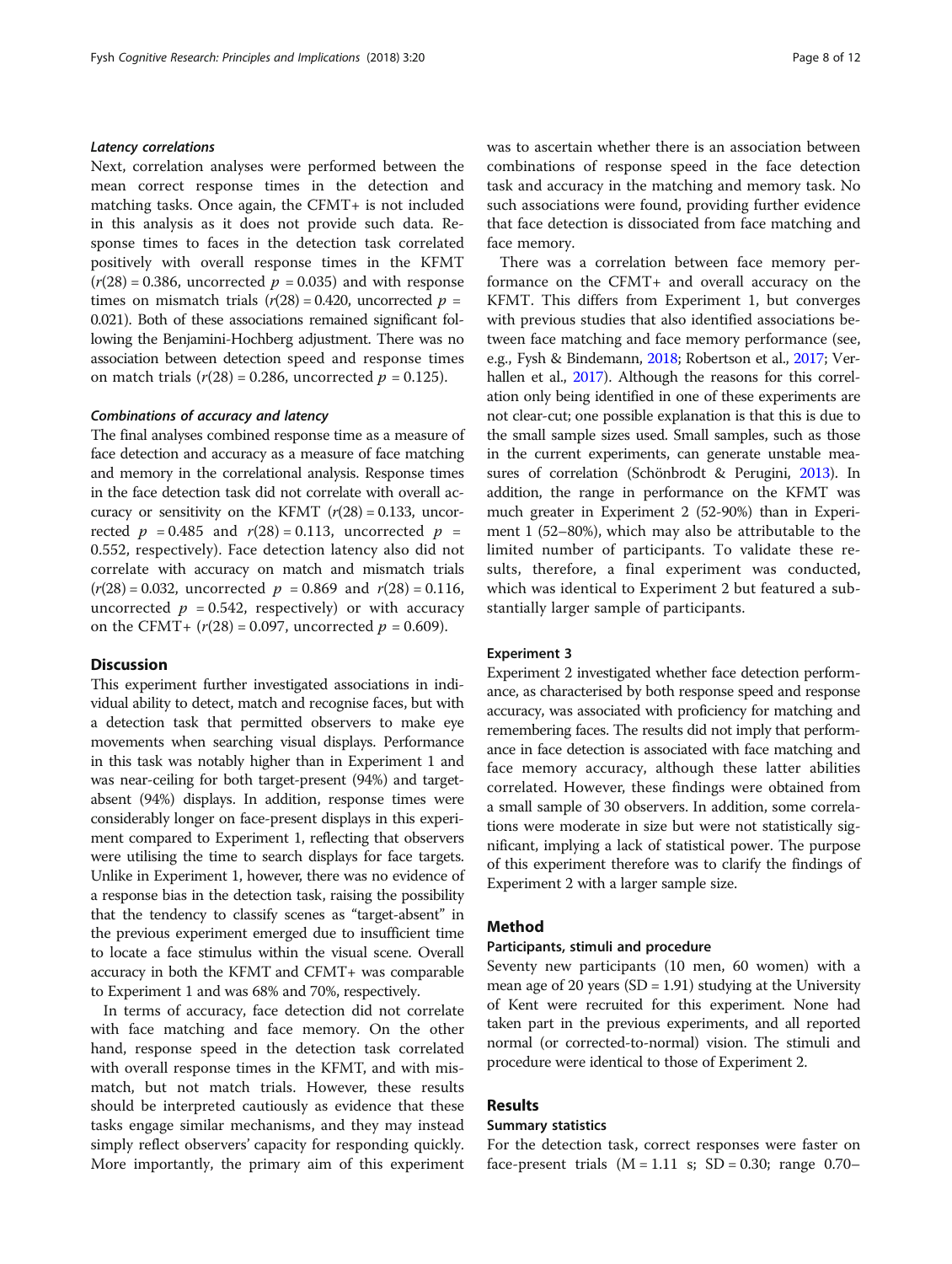2.05) than on face-absent trials  $(M = 2.82 \text{ s}; SD = 1.57;$ range 1.00–7.88). Mean accuracy for face-present trials was  $95\%$  (SD = 5.74%; range = 72–100%) and was  $98\%$  $(SD = 2.73\%$ ; range  $88-100\%$  on face-absent trials. In addition, sensitivity was  $3.34$  (SD = 0.39; range  $2.14-4.11$ ) and criterion value was  $0.05$  (SD = 0.21; range  $-0.39 - 0.64$ ). A one-sample  $t$  test indicated that this was above zero  $(t(69) = 2.12$ ,  $p = 0.038$ ), implying a slight bias to classify scenes as not containing a face stimulus.

For the KFMT, overall mean correct response times were 3.07 s (SD = 1.47; range 1.37–8.66). Accurate responses were faster on match trials  $(M = 2.86 \text{ s}; SD = 1.43; range)$ 1.22–7.63) compared to mismatch trials  $(M = 3.39 s;$ SD = 1.79; range 1.33–9.87). Overall accuracy was 68%  $(SD = 9.53\%$ ; range 48–90%), and was slightly higher on match (M = 68%; SD = 15.30%; range 30–100%) versus mismatch trials (M = 67%; SD = 16.01%; range 30–100%). Sensitivity and criterion were  $1.02$  (SD = 0.59; range –0.13–2.68) and − 0.01 (SD = 0.39; range –0.76–1.02), respectively. Criterion was comparable to zero  $(t(69) = -0.32)$ ,  $p = 0.749$ .

Finally, overall performance in the CFMT+ was 66%  $(SD = 9.99\%;$  range 46–93%), with 98% accuracy  $(SD = 9.99\%;$ 3.92%; range 83–100%) in Block 1. This declined to 77%  $(SD = 14.82\%$ ; range 40–100%) in the second block, 62%  $(SD = 18.67\%;$  range 17–100%) in the third block and 40% (SD = 10.49%; range 13–77%) in the final block.

#### Correlations

As in the previous experiments, a series of correlational analyses were performed on these data to investigate possible associations between tasks based on accuracy, sensitivity and mean correct response times. For the detection task these were based on face-present trials only. Again, uncorrected results are reported with a significance threshold of 0.05, and significant associations were followed up using the Benjamini-Hochberg adjustment for multiple comparisons.

#### Accuracy correlations

Accuracy in the detection task did not correlate with overall accuracy in the KFMT  $(r(68) = -0.003$ , uncorrected  $p = 0.979$  or with accuracy on match and mismatch trials  $(r(68) = -0.036$ , uncorrected  $p = 0.764$  and  $r(68) = 0.031$ , uncorrected  $p = 0.798$ , respectively). In addition, d' did not correlate between tasks  $(r(68) = -0.086,$  uncorrected  $p = 0.480$ ). Neither accuracy on face-present trials nor detection sensitivity correlated with performance on the CFMT+  $(r(68) = 0.188$ , uncorrected  $p = 0.119$  and  $r(68) = -0.097$ ,  $p = 0.425$ , respectively).

Overall accuracy and sensitivity in the KFMT correlated significantly with the CFMT+  $(r(68) = 0.313$ , uncorrected  $p = 0.008$  and  $r(68) = 0.299$ , uncorrected  $p = 0.012$ , respectively). Both of these relationships remained

significant following the Benjamini-Hochberg correction. However, performance in the CFMT+ was not associated with accuracy on match  $(r(68) = 0.214,$  uncorrected  $p = 0.075$ ) or mismatch trials  $(r(68) = 0.167$ , uncorrected  $p = 0.166$ ).

#### Latency correlations

Response latency for face-present trials in the detection task did not correlate with overall response times in the KFMT  $(r(68) = 0.224$ , uncorrected  $p = 0.062$ ) nor with response times on match trials  $(r(68) = 0.101,$  uncorrected  $p = 0.404$ ). However, detection speed correlated with response times on mismatch trials  $(r(68) = 0.286,$ uncorrected  $p = 0.016$ ) and remained significant following the Benjamini-Hochberg correction.

#### Combinations of accuracy and latency

Response latency in the detection task was not associated with overall accuracy or sensitivity in the KFMT  $(r(68) =$  $-0.101$ , uncorrected  $p = 0.405$  and  $r(68) = -0.104$ , uncorrected  $p = 0.392$ , respectively). In addition, detection response times did not correlate with accuracy on the match and mismatch subcomponents of the KFMT  $(r(68) = 0.111$ , uncorrected  $p = 0.359$  and  $r(68) = -0.227$ , uncorrected  $p = 0.059$ , respectively). Finally, response times in the face detection task were not associated with performance in the CFMT+  $(r(68) = -0.154$ , uncorrected  $p = 0.203$ .<sup>1</sup>

#### **Discussion**

This experiment sought to replicate the findings of Experiment 2 using a larger sample size. A response bias to classify scenes as face-absent was observed in the detection task. However, accuracy for both face-present and face-absent displays was nonetheless close-to-ceiling at 95% and 98%, respectively.

As in the previous experiments, no accuracy-based associations were identified between face detection and face matching and memory. Response speed in the detection task did not correlate with accuracy in the KFMT and CFMT+ but did correlate with mismatch response times in the KFMT. As in Experiment 2, this latter association should again be interpreted cautiously as evidence for an association between face detection and face matching, given the absence of a correlation between detection speed and matching accuracy. On the other hand, there was a correlation between face matching and face memory accuracy. This finding aligns with the previous experiment and with several recent studies (e.g., Fysh & Bindemann, [2018](#page-11-0); Robertson et al., [2017;](#page-11-0) Verhallen et al., [2017](#page-11-0)). Together, these results converge with those of Robertson et al. [\(2017](#page-11-0)) to imply that whilst face detection functions independently to face matching and face memory, these latter abilities may engage similar mechanisms.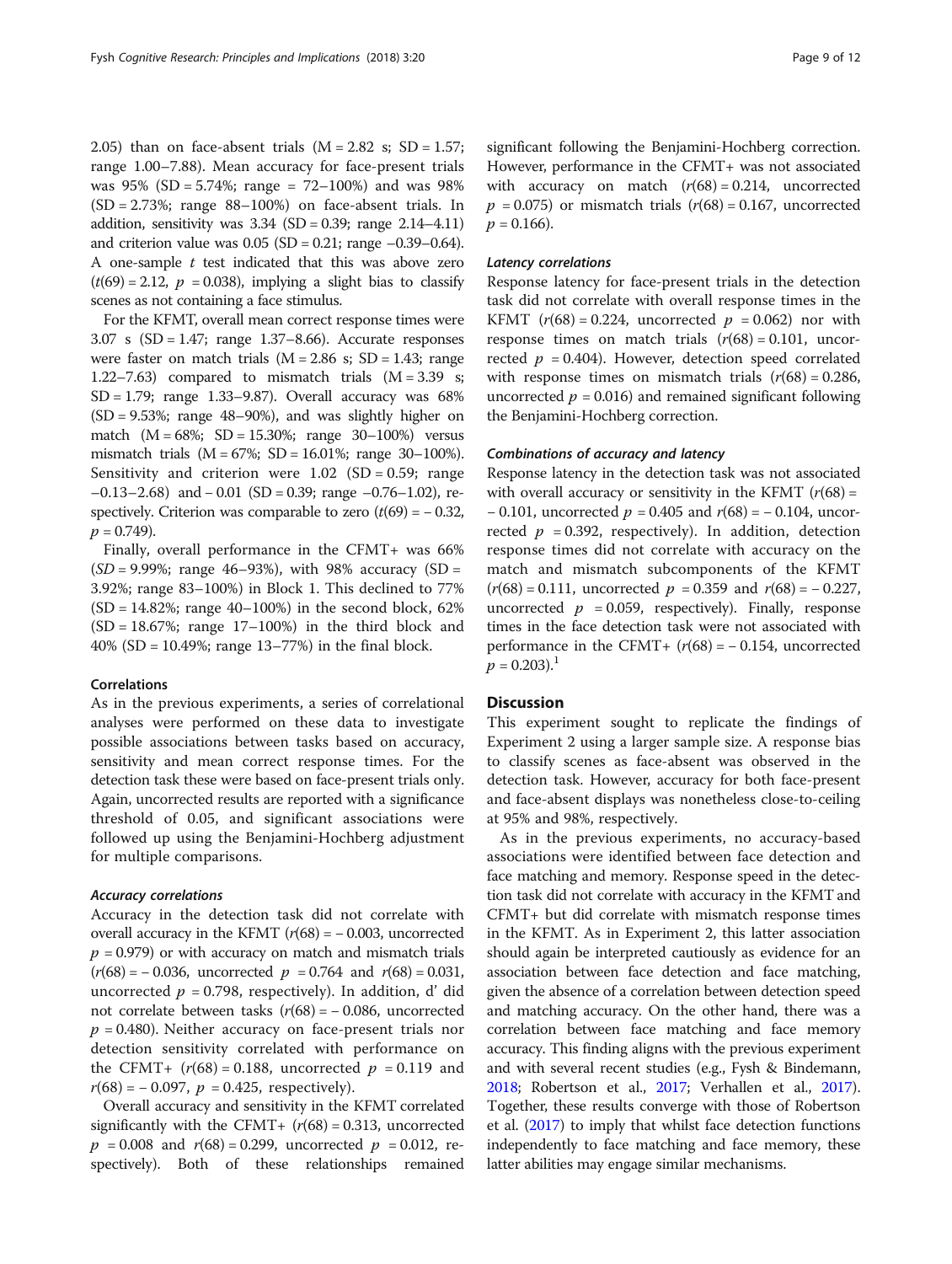#### <span id="page-10-0"></span>General discussion

This study explored relationships in individual performance between the detection, matching and memory of faces. In Experiment 1, face-detection performance was measured under a set of conditions designed to amplify individual differences in accuracy, but which prevented observers from searching visual displays (see Robertson et al., [2017\)](#page-11-0). Under these conditions, face-detection accuracy did not correlate significantly with face matching and face memory, although some correlations were moderate in size. Experiments 2 and 3 explored whether associations exist between these tasks when using a detection task that allows observers to make eye movements around visual displays (see, e.g., Bindemann & Lewis, 2013), emphasising response times as a performance measure. The purpose of this was to investigate the possibility that the time taken to locate a face within a display might correlate with accuracy for face matching and face memory. However, there was no correlation between response speed in the detection task and response accuracy in the matching and memory tasks. Together, these experiments suggest that face detection functions independently of face matching and face memory, and instead engages a separate, more specific mechanism.

These experiments also found mixed evidence for an accuracy-based relationship between face matching and face memory. Previous research has demonstrated moderate-to-strong associations between these tasks (see, e.g., Bobak, Hancock, & Bate, 2016; Fysh & Bindemann, [2018](#page-11-0); Robertson et al., [2017](#page-11-0); Verhallen et al., [2017\)](#page-11-0). This association was not identified in Experiment 1, but emerged in Experiments 2 and 3. Although it is not immediately clear as to why this relationship was not also evident in Experiment 1, it is worth noting the more restricted range in performance in this experiment on the KFMT. It is therefore possible that, perhaps due to its limited number of participants, Experiment 1 did not adequately capture the full range of individual performance on this task. By contrast, the ranges in performance observed in Experiments 2 and 3 were larger. Conversely, these experiments also identified moderate correlations between the face matching and face memory tasks of 0.49 and 0.31, respectively. These are comparable in size to correlations between face matching and memory reported in other recent studies (see, Fysh & Bindemann, [2018;](#page-11-0) Robertson et al., [2017](#page-11-0); Verhallen et al., [2017\)](#page-11-0). Together, these experiments could be interpreted as reflecting that face matching and face memory sometimes engage similar processes, but also rely on additional, unrelated processes.

The consistent finding across Experiments 1–3 that face detection is dissociated from face matching and face memory aligns with the results of Robertson et al. [\(2017](#page-11-0)). The former study demonstrated that the detection of human faces was not related to accuracy in a matching task for which performance is typically high, at around 80% (see, e.g., Burton et al., 2010). The current research complements this work by further demonstrating that face detection is dissociated from face matching with a more demanding matching task, for which accuracy is around 66% (Fysh & Bindemann, [2018](#page-11-0)). In addition, the present study also extends the findings of Robertson et al. [\(2017](#page-11-0)) by demonstrating that the detection of human faces is dissociated from face memory performance. Considered together, both of these studies consistently show that face detection operates separately to face matching and face memory. Further, the findings of the current study add that high proficiency in face detection does not imply high proficiency in face identification.

The current work also offers some further insight into the possibility of specific face-processing ability, such as Verhallen's  $f$  (Verhallen et al., [2017](#page-11-0)). In their recent study, Verhallen et al. ([2017](#page-11-0)) found that performance in the Mooney Test, which entails perception of a face from black and white shapes, was associated with face matching and face memory ability. However, although the Mooney Test was described by the researchers as a test of face detection, this task differs importantly from face detection as measured in the current study. Specifically, the Mooney Test measures observers' ability to organise black and white shapes into a face-like arrangement, as opposed to visually searching for a realistic representation of a human face within complex natural scenes. Moreover, these Mooney arrangements are not faces *per se*, but rather represent face-like objects, and can therefore be of only limited value to understanding how human faces are processed. The current results suggest, therefore, that whilst Verhallen's f may account for shared variability in face memory and face matching, this does not underpin the ability to detect actual faces.

This interpretation is consistent with research demonstrating clinical dissociations between these tasks, such as that impaired face recognition does not necessarily converge with impaired face detection. For example, whilst some prosopagnosic observers exhibit impairment in both face detection and face identification, others perform poorly on identity processing tasks but comparably to controls on detection tasks (Dalrymple & Duchaine, [2016](#page-11-0)), thereby indicating that these constitute independent abilities. This makes some sense when considering that face detection depends on the ability to make between-category discriminations, in order to reliably distinguish a face from other objects. By contrast, face identification depends on within-category discrimination, given that all faces share a common template, but are nonetheless unique in terms of identity. In line with this reasoning, it has also been argued that face detection should, in fact, be dissociated from identification, on the basis that a good face detector should constitute a poor face identifier (Tsao & Livingstone, [2008\)](#page-11-0).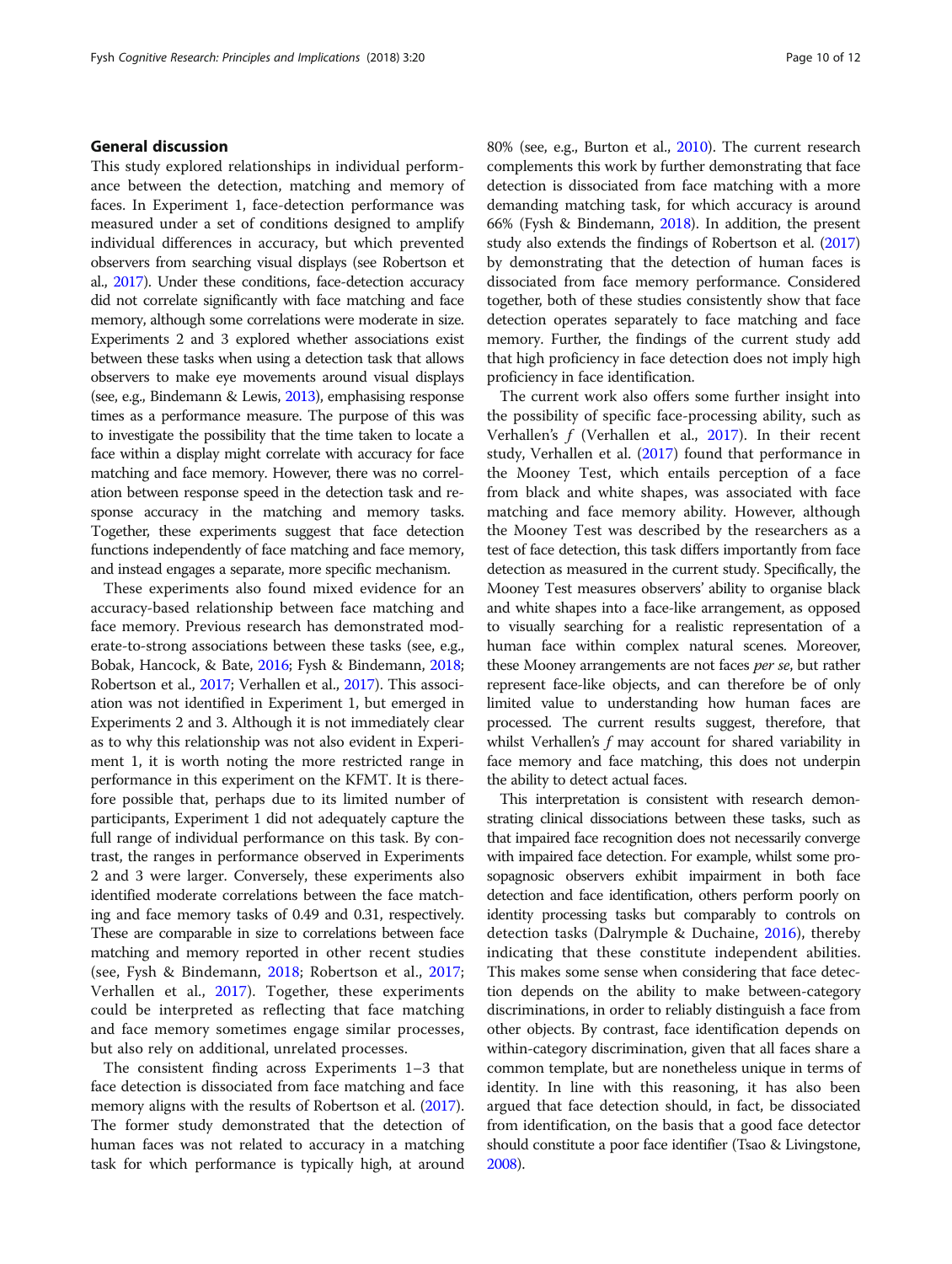<span id="page-11-0"></span>Converging with established work (see, e.g., Burton et al., [2010](#page-10-0); Hancock, Bruce, & Burton, 2000; Johnston & Edmonds, 2009), the current study reflects the error-prone nature of unfamiliar face identification, with average accuracy across Experiments 1–3 of 66–68% for face matching and 66–69% for face memory. These low accuracy rates raise concern for practical settings in which face identification tasks are frequently conducted. For example, border control officers routinely perform face matching when comparing travellers to their passport photograph to establish that they are the same person, and not an identity impostor. In addition, police officers frequently rely on the accurate face memory ability of eyewitnesses. Recent work has suggested that identification errors in these contexts could be reduced through selecting individuals who demonstrate extraordinary face-recognition ability (e.g., Bindemann, Avetisyan, & Rakow, [2012;](#page-10-0) Bobak, Dowsett, & Bate, [2016;](#page-10-0) Robertson, Middleton, & Burton, 2015; Robertson et al., 2016) or by measuring the face recognition ability of eyewitnesses via post-decision tests of identification accuracy (Bindemann, Brown, et al., [2012\)](#page-10-0). The current experiments suggest that when developing a battery of tests to measure general face processing ability in such contexts, a measure of face detection performance would be of limited value.

#### Conclusions

In summary, the current experiments provide little evidence to suggest that individual differences in face detection are related to those in face matching and face memory. Thus, the ability to reliably detect faces in one's visual field appears to be largely unrelated to the subsequent identity processes that this task should, in theory, facilitate. Moreover, although face memory and face matching sometimes engage similar mechanisms, a large proportion of the variability between these tasks remains unaccounted for, indicating that these processes can also operate independently of each other.

#### Endnotes

<sup>1</sup>For completeness, the combined samples of experiments 2 and 3 were also analysed to investigate whether there was any additional association, with  $N = 100$ . The results of this analysis did not differ from the findings of experiment 3, except that response times in the detection task also now correlated with response times on match trials and mismatch trials, and with overall correct response times on the KFMT. In addition, all significant results remained significant after Benjamini-Hochberg adjustment.

#### Abbreviations

CFMT(+): Cambridge Face Memory Test (long form); GFMT: Glasgow Face Matching Test; KFMT: Kent Face Matching Test

#### Availability of data and materials

The datasets generated for this study have been made available for download with the original article.

#### Author's contributions

MCF wrote the manuscript, designed the experiments, and collected the data for this study. The author read and approved the final manuscript.

#### Ethics approval and consent to participate

The experiments reported here were granted ethical approval by the University of Kent School of Psychology. All participants provided written consent to participate and for their data to be published.

#### Consent for publication

Individuals portrayed in the KFMT provided written consent during test construction for their images to be reproduced in subsequent publications.

#### Competing interests

The authors declare that they have no competing interests.

#### Publisher's Note

Springer Nature remains neutral with regard to jurisdictional claims in published maps and institutional affiliations.

#### Received: 30 December 2017 Accepted: 22 May 2018 Published online: 27 June 2018

#### References

- Benjamini, Y., & Hochberg, Y. (1995). Controlling the false discovery rate: a practical and powerful approach to multiple testing. *Journal of the Royal Statistical Society Series B (Methodological)*, *57*, 289–300.
- Bindemann, M., Avetisyan, M., & Rakow, T. (2012). Who can recognize unfamiliar faces? Individual differences and observer consistency in person identification. *Journal of Experimental Psychology: Applied*, *18*, 277–291. <https://doi.org/10.1037/a0029635>.
- Bindemann, M., Brown, C., Koyas, T., & Russ, A. (2012). Individual differences in face identification postdict eyewitness accuracy. *Journal of Applied Research in Memory and Cognition*, *1*, 96–103. <https://doi.org/10.1016/j.jarmac.2012.02.001>.
- Bindemann, M., & Burton, A. M. (2009). The role of color in human face detection. *Cognitive Science*, *33*, 1144–1156. <https://doi.org/10.1111/j.1551-6709.2009.01035.x>.
- Bindemann, M., Burton, A., Leuthold, H., & Schweinberger, S. (2008). Brain potential correlates of face recognition: geometric distortions and the N250r brain response to stimulus repetitions. *Psychophysiology*, *45*, 535–544. [https://](https://doi.org/10.1111/j.1469-8986.2008.00663.x) [doi.org/10.1111/j.1469-8986.2008.00663.x.](https://doi.org/10.1111/j.1469-8986.2008.00663.x)
- Bindemann, M., & Lewis, M. B. (2013). Face detection differs from categorization: evidence from visual search in natural scenes. *Psychonomic Bulletin & Review*, *20*, 1140–1145. <https://doi.org/10.3758/s13423-013-0445-9>.
- Bobak, A. K., Dowsett, A. J., & Bate, S. (2016). Solving the border control problem: evidence of enhanced face matching in individuals with extraordinary face recognition skills. *PLoS One*, *11*, e0148148. [https://doi.org/10.1371/journal.](https://doi.org/10.1371/journal.pone.0148148) [pone.0148148.](https://doi.org/10.1371/journal.pone.0148148)
- Bobak, A. K., Hancock, P. J., & Bate, S. (2016). Super-recognisers in action: evidence from face-matching and face memory tasks. *Applied Cognitive Psychology*, *30*, 81–91. <https://doi.org/10.1002/acp.3170>.
- Bobak, A. K., Parris, B. A., Gregory, N. J., Bennetts, R. J., & Bate, S. (2017). Eyemovement strategies in developmental prosopagnosia and "super" face recognition. *Quarterly Journal of Experimental Psychology*, *70*, 201–217. [https://](https://doi.org/10.1080/17470218.2016.1161059) [doi.org/10.1080/17470218.2016.1161059.](https://doi.org/10.1080/17470218.2016.1161059)
- Burton, A. M., & Bindemann, M. (2009). The role of view in human face detection. *Vision Research*, *49*, 2026–2036. [https://doi.org/10.1016/j.visres.2009.05.012.](https://doi.org/10.1016/j.visres.2009.05.012)
- Burton, A. M., Schweinberger, S. R., Jenkins, R., & Kaufmann, J. M. (2015). Arguments against a configural processing account of familiar face recognition. *Perspectives on Psychological Science*, *10*, 482–496. <https://doi.org/10.1177/1745691615583129>.
- Burton, A. M., White, D., & McNeill, A. (2010). The Glasgow Face Matching Test. *Behavior Research Methods*, *42*, 286–291. <https://doi.org/10.3758/BRM.42.1.286>.
- Churches, O., Baron-Cohen, S., & Ring, H. (2009). Seeing face-like objects: an event-related potential study. *Neuroreport*, *20*, 1290–1294. [https://doi.org/10.](https://doi.org/10.1097/WNR.0b013e3283305a65) [1097/WNR.0b013e3283305a65.](https://doi.org/10.1097/WNR.0b013e3283305a65)
- Crouzet, S. M., & Thorpe, S. J. (2011). Low-level cues and ultra-fast face detection. *Frontiers in Psychology*, *2*, 342. <https://doi.org/10.3389/fpsyg.2011.00342>.